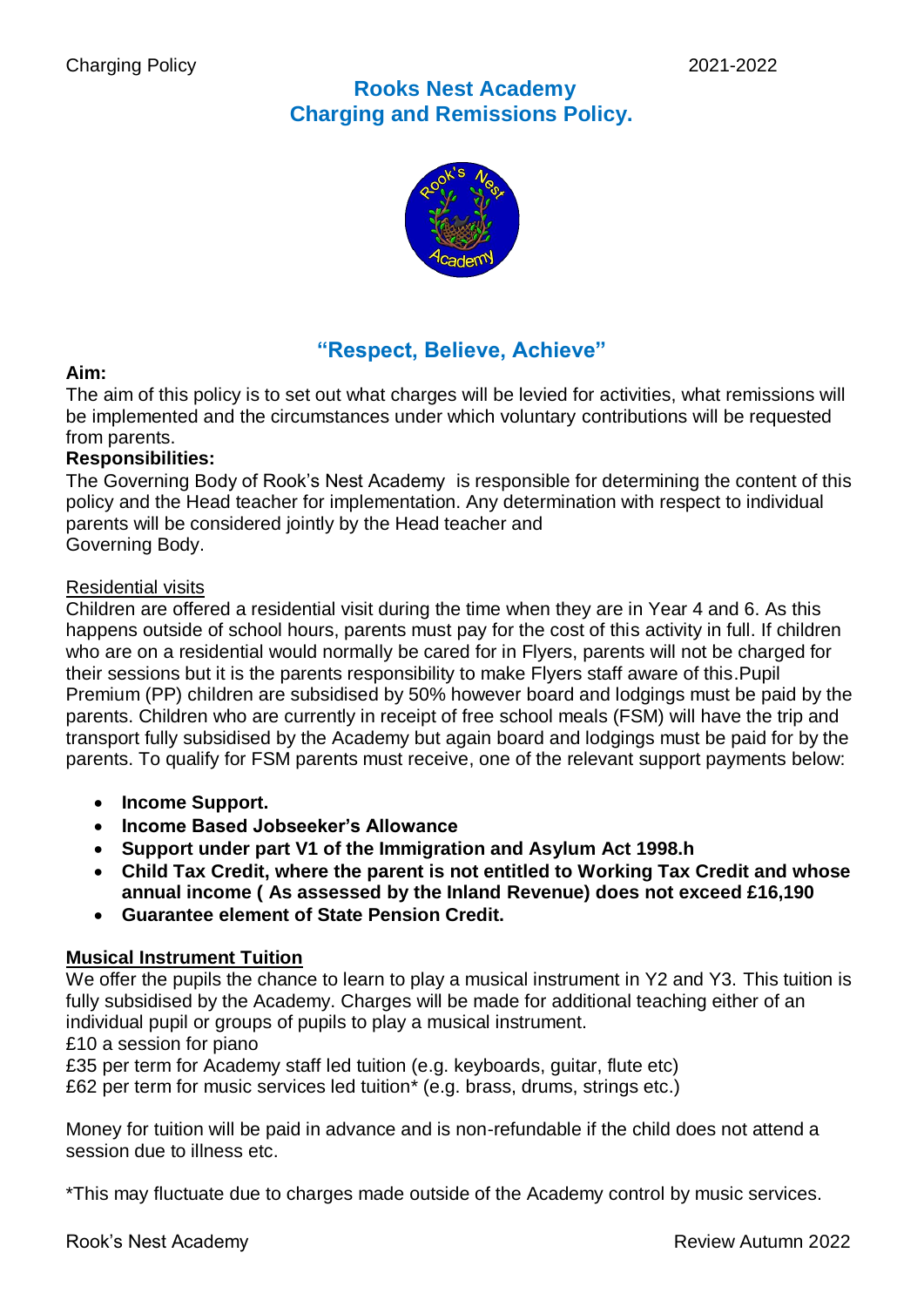#### Charging Policy 2021-2022 **Activities not run by the Academy**

We use outside agencies to do activities in the Academy, e.g. science days, sports coaching, performances. Where these take place during the Academy day most will be funded by the Academy. However, some enrichment activities will require parental contribution in order for the Academy to be able to deliver these provisions. Where a child is attending a paid after school activity, who would normally be attending the first session of Flyers, if they are collected, straight from the session, they will not be charged for the Flyers session.

### **After school activities**

Where activities take place outside of the Academy day, e.g. as an extra-curricular activity, it may be that parents will be charged for this activity. After school clubs that are led by teaching members of staff are done on a voluntary basis. Clubs that are not run by a teacher, or require materials to facilitate the session, will be subject to a charge payable by parents.

#### **Contributions**

On occasions, we may invite parents to make a voluntary contribution. All requests to parents make it clear that the contributions are voluntary and that children who do not contribute can still take part. Where there are not enough voluntary contributions to make the activity possible, and the Academy is unable to make up the shortfall, the activity will be cancelled.

If a child is unable to attend a visit, which has been costed to include them, then a refund can only be given for costs not incurred due to their non-attendance (e.g. individual entrance fees). However, where a cost has been shared out between a class or group e.g. for a coach or workshop, the Academy is not able to refund this amount.

The Academy may also ask parents to pay for damage to school property or equipment where this is the result of pupil's inappropriate behaviour.

#### **Academy meals**

Academy meals are charged at £2.20 per meal. Meals are currently free for children in Reception to Year 2 through the Universal Free School Meal offer. Parents are requested to make regular, online payments for school meals. If arears of 2 weeks occur a letter will be sent to parents advising of a suspension of school meals until payment is made. Children who may be eligible for FSM can contact the Academy for advice or The Education Office, County Hall, Wakefield.

#### **Academy Milk**

Milk is provided free of charge to Nursery, Reception, FSM and PP children. Any children in other years who wish to have milk must pay £1 a week, paid half-termly in advance.

#### **Academy Payments**

The Academy uses a cashless, online system for all payments (except summer fayres or fund raising etc). Parents must register their details at the Academy office which will ensure that payment requests and current balance for individual children is sent electronically direct to the parents.

#### **Education during school time**

No charge is made for admitting pupils to the Academy and education provided is free (except where parents are choosing to send children for longer than the 30hrs entitlement and therefore care will be charged, in line with our other child care provisions, at £4.50 an hour). All three and four year olds are *entitled* to 15 hours of free, universal education in our Academy. This must be taken as all morning sessions (8.30-11.30) or all afternoon sessions (12.30-3.30).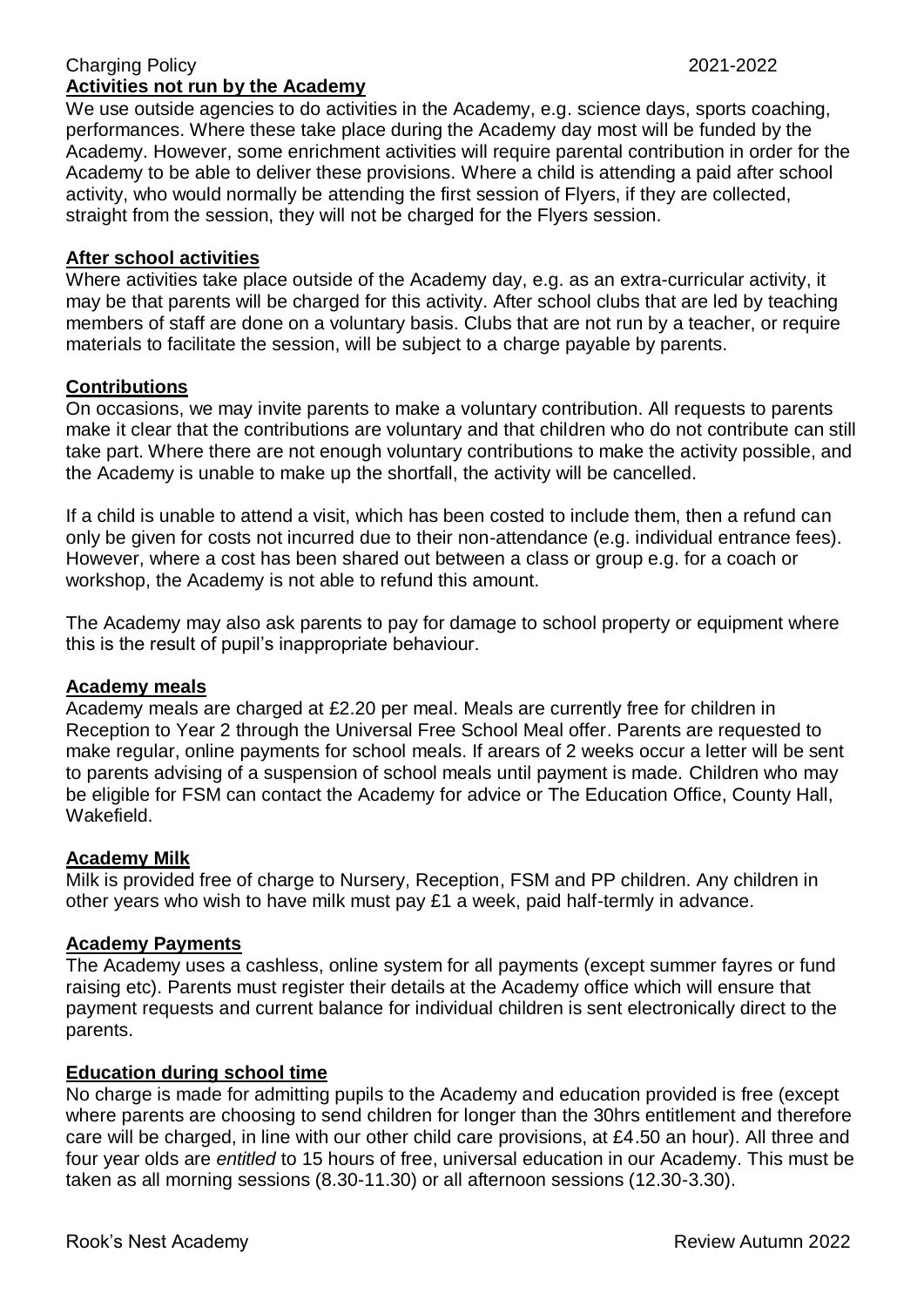Our links with Rook's Nest Pre-school allows us the opportunity to offer additional hours of child care even if they are not eligible for 30hrs.

Rook's Nest Pre-school sessions

| <b>Morning Childcare</b> | 8.30-12.30 | Morning Childcare   Afternoon Childcare | Afternoon Childcare |
|--------------------------|------------|-----------------------------------------|---------------------|
| 8.30-11.30               |            | 11.30 -3.30                             | 12.30 -3.30         |
| £8.50                    | £14.50     | £14.50                                  | £8.50               |

# **Early Years Provision**

Rook's Nest Academy can provide provision for children whose parents are eligible for the 30hrs entitlement. Places will be allocated on a first come, first served basis with reference to the Early Years Admission Policy. Parents will be able to request extended entitlement with the Academy Nursery, Rook's Nest Academy Flyers (before/ after school, and lunch sessions – term time only) or Rook's Nest Pre-school (which is on site but not part of Rook's Nest Academy

Additional hours are charged at £4.50 per hour.

Parents need to meet the following criteria to be eligible:

Both parents are working (or the sole parent is working in a lone parent family) and each parent earns on average:

- A weekly equivalent to 16 hours at national minimum wage or national living wage and
- Less than £100,000 per year.

Families where one parent does not work (or neither parent works) will not usually be eligible for the extended entitlement. However the extended entitlement will be available where:

- Both parents are employed but one (or both parents) is temporarily away from the workplace on:
	- **Parental maternity or paternity leave.**
	- **Adoption leave**
	- **Statutory sick pay**
- One parent is employed and one parent has substantial caring responsibilities based on specific benefits received for caring.
- One parent is employed and one parent is disabled or incapacitated and in receipt of specific benefits.

If you feel that you may be entitled to access the 'extended' hours you need to contact the Early Years Team on 0800 587 8042.

Parents may purchase additional hours if spaces are available.

Lunch will be charged at £2.20 per day.

Rook's Nest Academy Flyers sessions

Rook's Nest Academy **Review Autumn 2022**